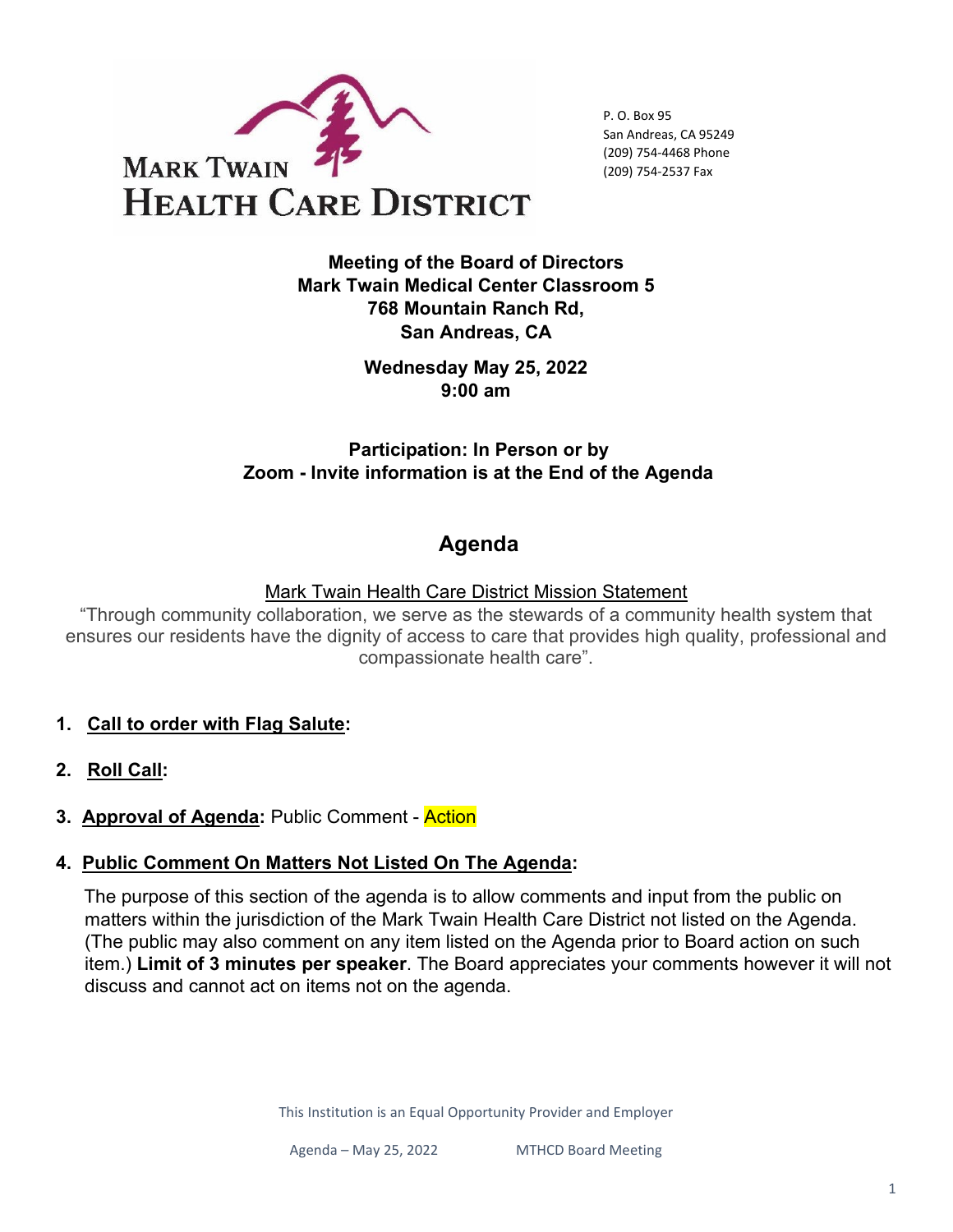### **5. Consent Agenda:** Public Comment - Action

All Consent items are considered routine and may be approved by the District Board without any discussion by a single roll-call vote. Any Board Member or member of the public may remove any item from the Consent list. If an item is removed, it will be discussed separately following approval of the remainder of the Consent items.

#### **A. Un-Approved Minutes:**

- Un-Approved Finance Committee Meeting Minutes for April 20, 2022
- Un-Approved Board Meeting Minutes for April 27, 2022:

### **B. Resolution: (AB 361) Gov. Code Sect. 54953(e)(3):**

- **Resolution 2022 – 07 Informational Only** Authorizing Remote Teleconference Meetings of the Board of Directors Finance Committee (AB 361) for the month of **May** 2022.
- **Resolution 2022 – 10** Authorizing Remote Extended Time To Teleconference: Meetings of the Board of Directors & Finance Committee (AB 361) for the Month of **June** 2022.

### **C. BBK: LA - Will Virtual Public Mtgs Continue Even After Pandemic?:**

#### **6. MTHCD Reports:**

| Association of California Health Care Districts (ACHD):<br>$\bullet$ |
|----------------------------------------------------------------------|
| ACHD May. 2022 Advocate:<br>$\bullet$                                |
| California Advancing & Innovating Medi-Cal Program (CalAIM):Ms. Hack |
| Meetings with MTHCD CEO:<br>$\bullet$                                |
|                                                                      |
|                                                                      |
|                                                                      |
| Strategic Planning - Matrix:<br>$\bullet$                            |
| District Projects Matrix - Monthly Report:                           |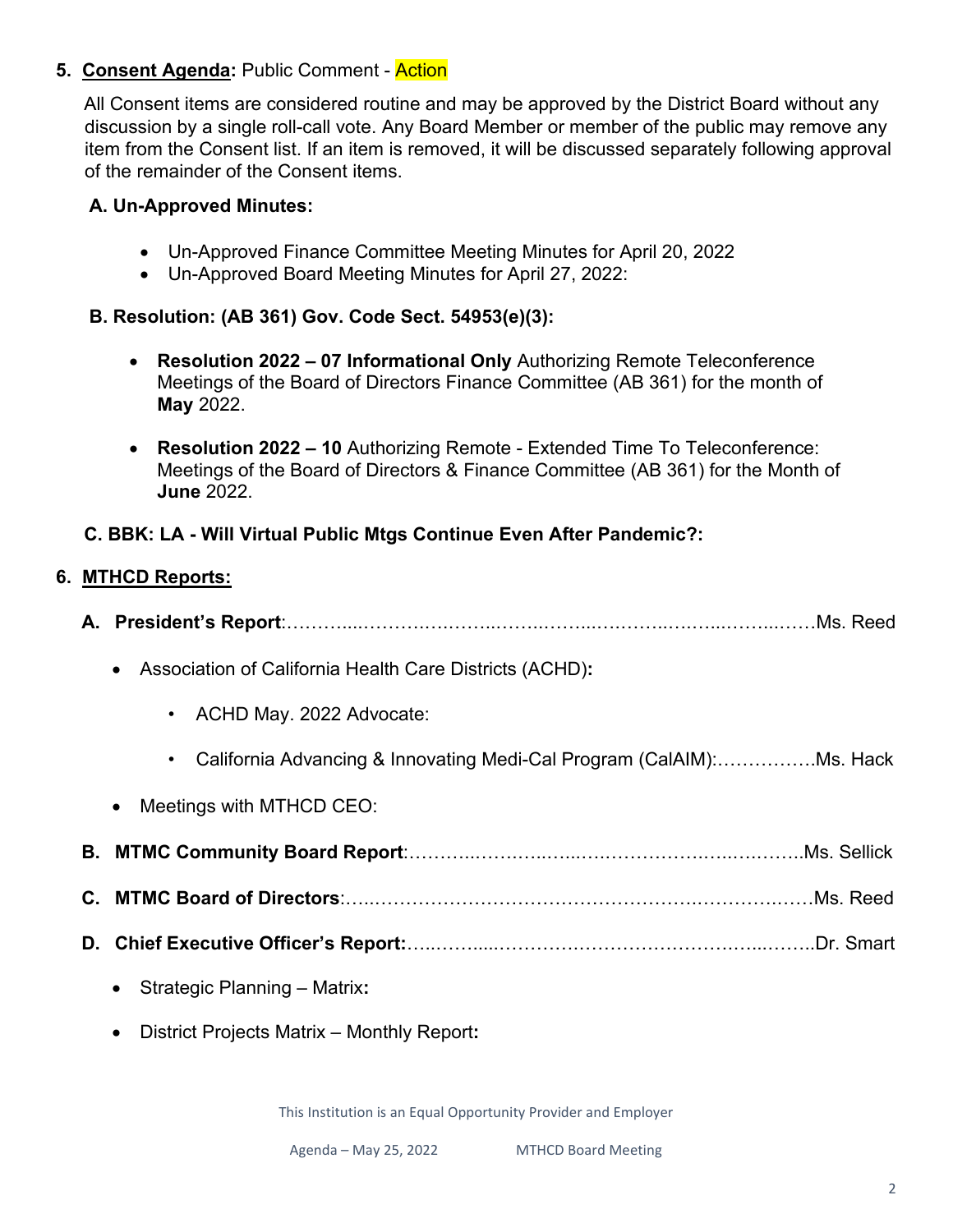- Grant Report**:**
- VS H&W Center Policies and Forms**:** Public Comment Action
	- o Policies for May 2022 Valley Springs Health & Wellness Center**:**

#### **New Policy**

Drug Free Workplace

#### **Revised**

After Hours Telephone Management Alternate Communication in an Emergency Answering a Phone Call Co-Signature of Mid-Level Practitioner Critical Alert Value Notification Holter Monitor Testing Telephone Request for Medical Advice

#### **Bi-Annual Review**

Abnormal Vital Signs Accounts Payable Adverse Medication Reaction Appointment Scheduling Bioterrorism Threat Communication with Persons with Limited English Proficiency Conflict of Interest Credit Card on File Demonstrated Competency Earthquake or Weather Emergency Emergency Ambulance Transfer Equipment Management Exam Table and Exam Room Cleaning Expediated Partner Therapy for STDs Exposure Control Plan Fluoride Varnish for Pediatric Patients **Formulary** Informed Consent Initial Patient Contact and Medical Emergencies

• Program Manager:………………………………………………………………………Ms. Stanek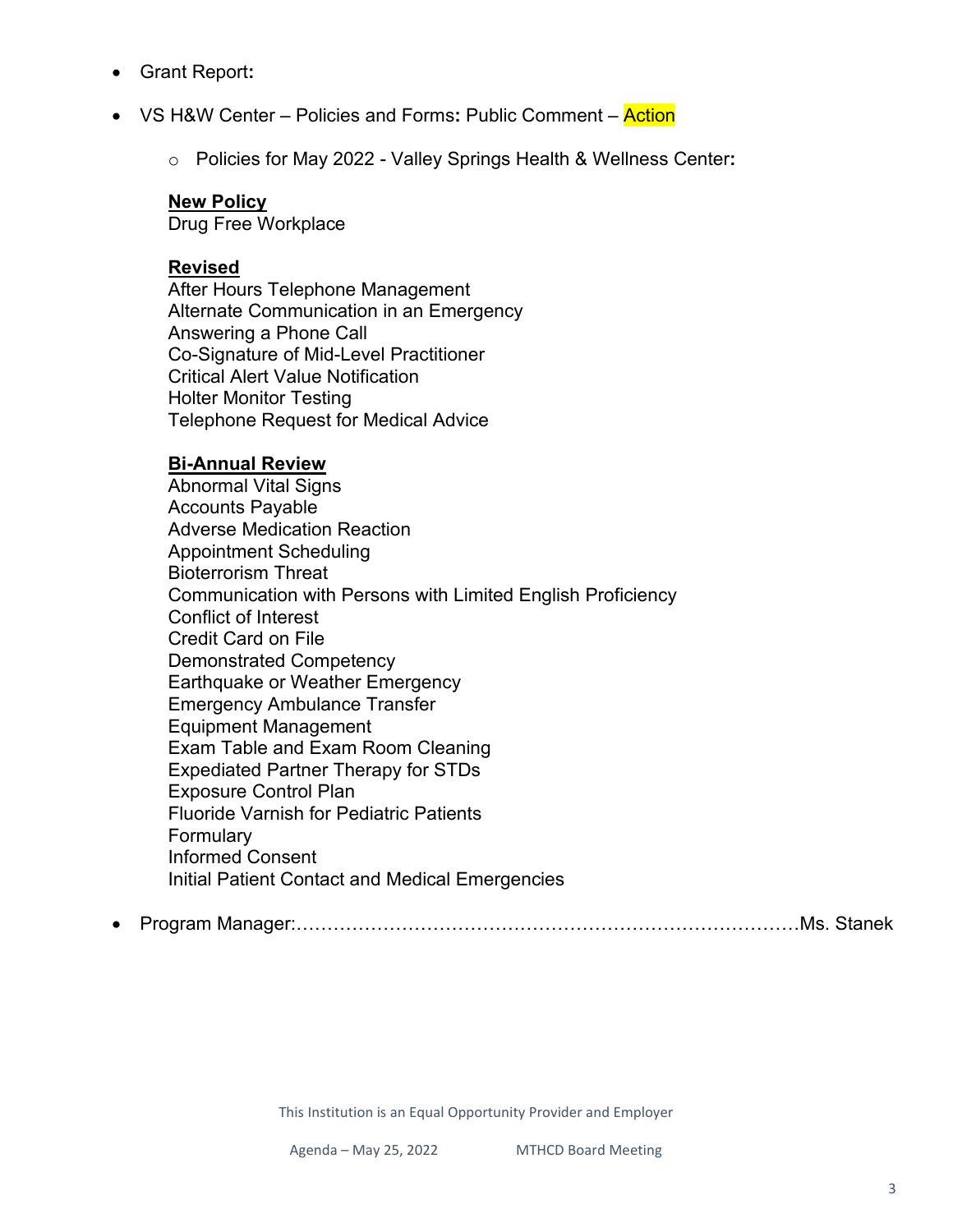- Quality April 2022**:**
- MedStatix April 2022**:**

### **7. Committee Reports:**

| • CA Class Investment Option: Public Comment – ActionMs. Hack / Mr. Randolph                                                                                                           |
|----------------------------------------------------------------------------------------------------------------------------------------------------------------------------------------|
| $\bullet$                                                                                                                                                                              |
| $\bullet$                                                                                                                                                                              |
|                                                                                                                                                                                        |
| Policy # 30 - Fixed Asset Capitalization: (30-day Review)<br>$\bullet$<br>Policy #32 - Debt Management: (30-day Review)<br>$\bullet$                                                   |
| <b>Resolution 2022 – 11: To Approve Policies # 15, 16, &amp; 28: Public Comment – Action</b><br>$\bullet$                                                                              |
| Policy No. 15: Director Compensation & Travel Reimbursement:<br>Policy No. 16: Membership in Associations:<br>$\circ$<br>Policy No. 28: Finance Committee Community Member:<br>$\circ$ |
|                                                                                                                                                                                        |
| D. Ad Hoc MTMC Utility Committee: Public Comment - ActionMs. Minkler / Mr. Randolph                                                                                                    |
|                                                                                                                                                                                        |
| F. Consideration of Name Change for the District:                                                                                                                                      |
| 8. Board Comment and Request for Future Agenda Items:                                                                                                                                  |

- **A.** Announcements of Interest to the Board or the Public:
	- The Barger Golf Outing June 12, 2022
	- Angels-Murphys Rotary Shrimp & Pasta Feed: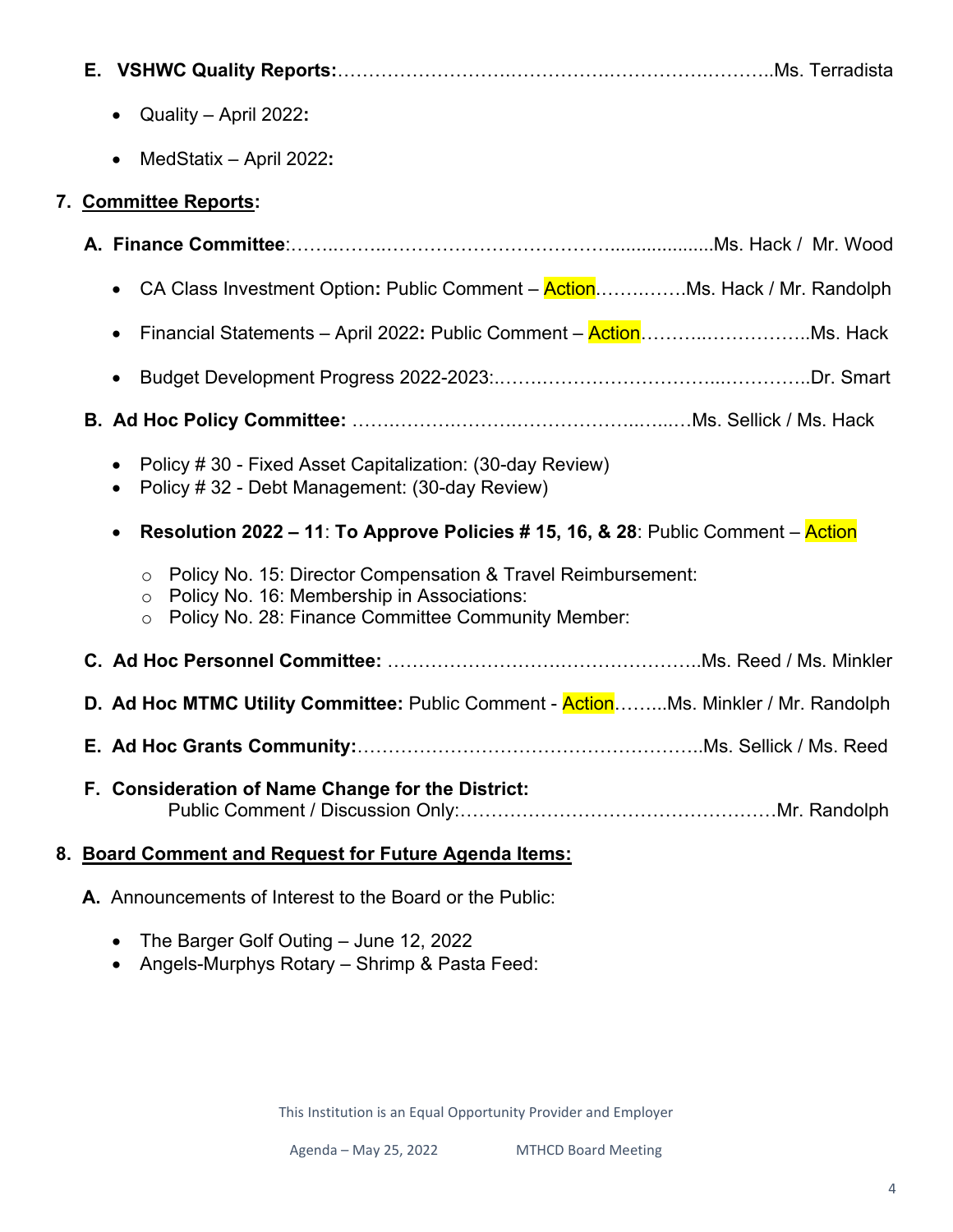# **9. Next Meeting:**

 **A.** The next MTHCD Board Meeting will be Wed. June 22, at 9am.

10. Adjournment: Public Comment - Action: